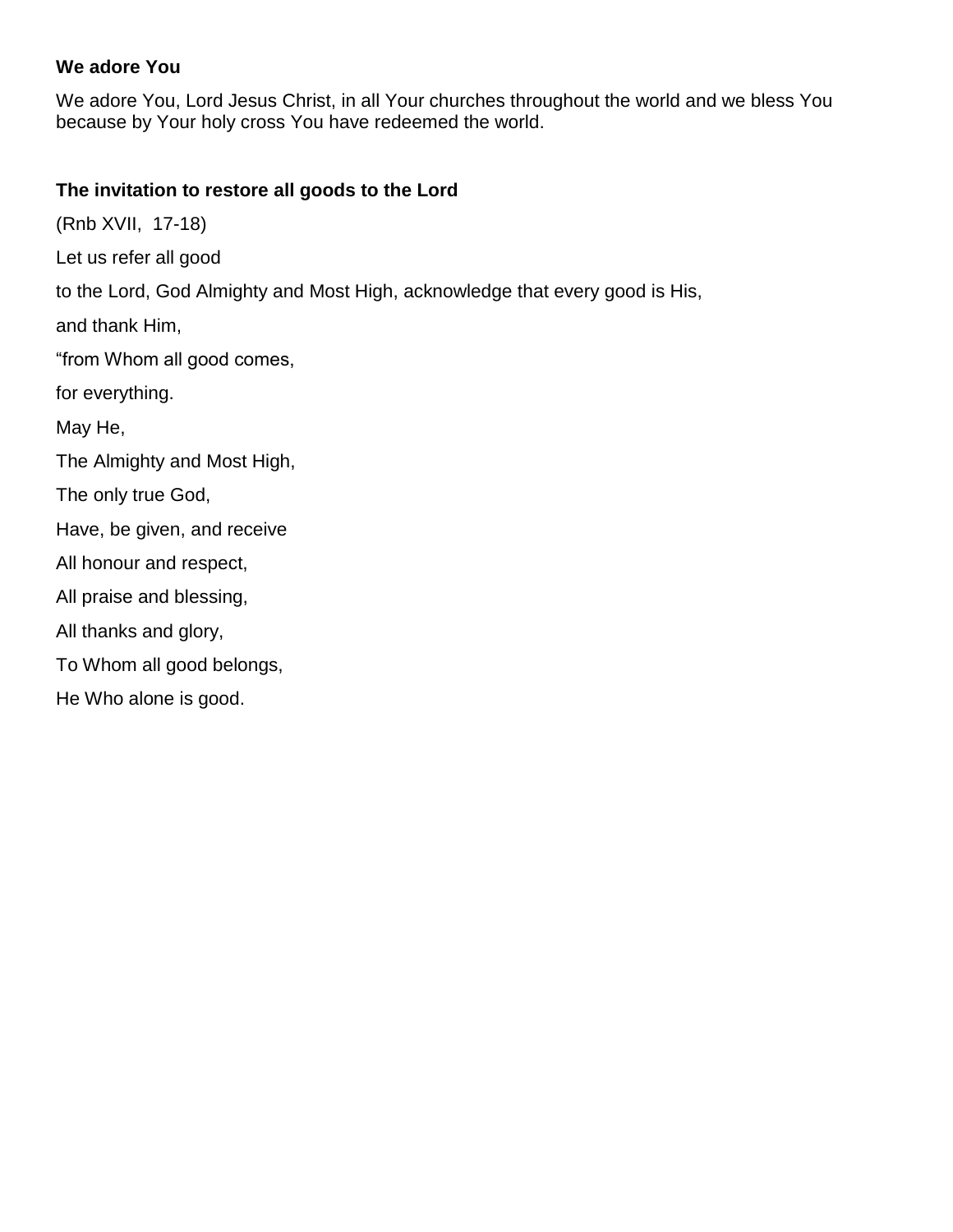## **A Prayer Inspired by the Our Father**

O Our Father most holy: Our Creator, Redeemer, Consoler, and Saviour:

Who are in heaven: In the angels and the saints, enlightening them to know, for You, Lord, are light; inflaming them to love, for You, Lord, are love; dwelling in them and filling them with happiness, for You, Lord, are Supreme Good, the Eternal Good, from Whom all good comes without Whom there is no good.

Holy be Your Name: May knowledge of You become clearer in us that we may know the breadth of Your blessings, the length of Your promises, the height of Your majesty, the depth of Your judgments.

Your kingdom come: That You may rule in us through Your grace and enable us to come to Your kingdom where there is clear vision of You, perfect love of You, blessed companionship with You, eternal enjoyment of You. Your will be done on earth as in heaven: That we may love You with our whole heart by always thinking of You, with our whole soul by always desiring You, with our whole mind by always directing all our intentions to You, and by seeking Your glory in everything, with all our whole strength by exerting all our energies and affections of body and soul in the service of Your love and of nothing else; and we may love our neighbor as ourselves by drawing them all to Your love with our whole strength, by rejoicing in the good of others as in our own, by suffering with others at their misfortunes, and by giving offence to no one.

Give us this day: in remembrance, understanding, and reverence of that love which [our Lord Jesus Christ] had for us and of those things that He said and did and suffered for us.

Our daily Bread: Your own beloved Son, our Lord Jesus Christ.

Forgive us our trespasses: through Your ineffable mercy through the power of the passion of Your beloved Son and through the merits and intercession of the ever blessed Virgin and all Your elect.

As we forgive those who trespass against us: And what we do not completely forgive, make us, Lord, forgive completely that we may truly love our enemies because of You

and we may fervently intercede for them before You, returning no one evil for evil and we may strive to help everyone in You.

And lead us not into temptation: hidden or obvious, sudden or persistent.

But deliver us from evil: past, present, and to come.

Glory to the Father, and to the Son, and to the Holy Spirit. As it was in the beginning, is now, and will be forever. Amen.

# **Blessing to Brother Leo**

May the Lord bless you and keep you.

May He show His face to you and be merciful to you. May He turn His countenance to you and give you peace.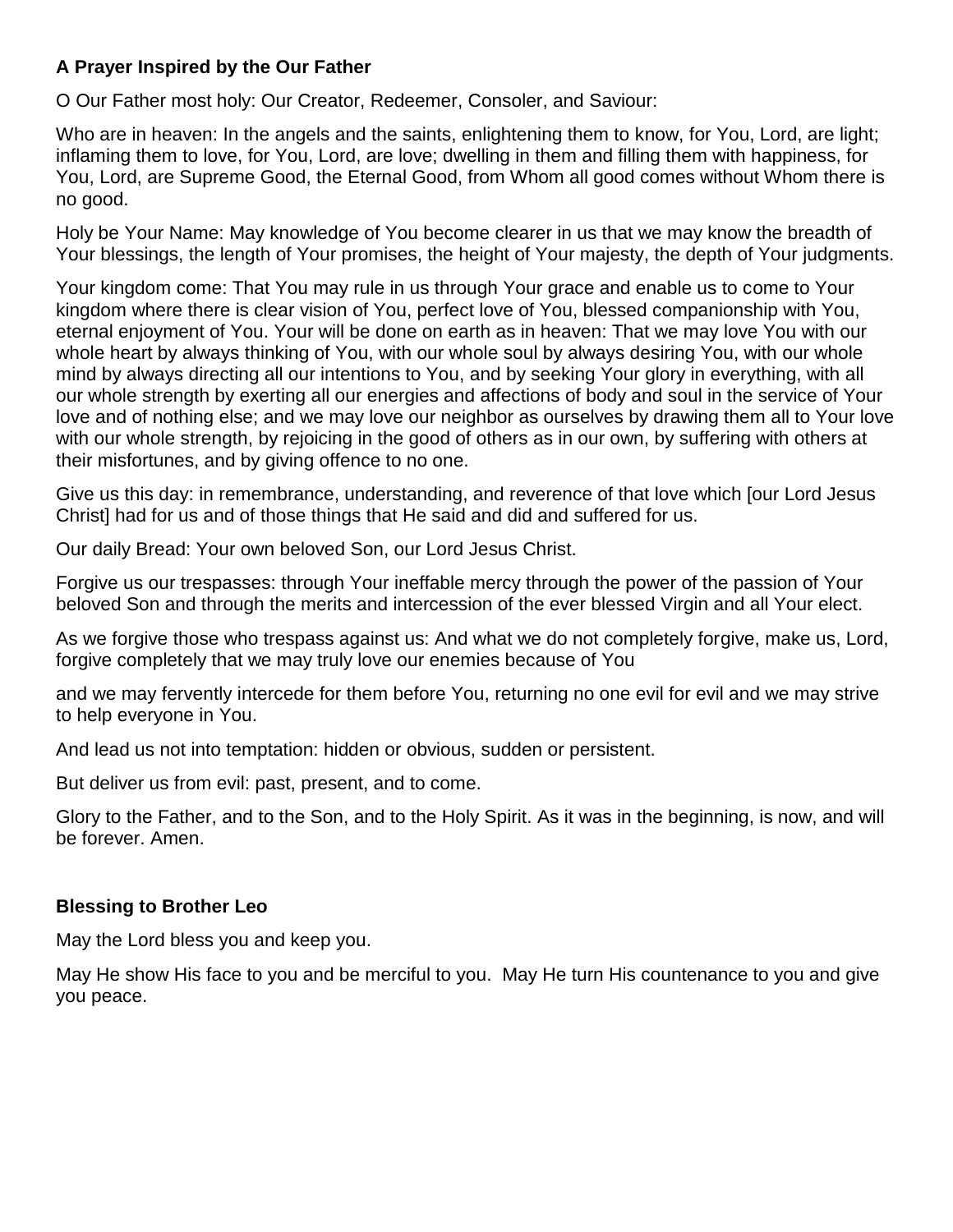## **Prayer to the Trinity**

(LtOrd 50-52) Almighty, eternal, just and merciful God, give us miserable ones the grace to do for You alone what we know You want us to do and always to desire what pleases You. Inwardly cleansed, interiorly enlightened and inflamed by the fire of the Holy Spirit, may we be able to follow in the footprints of Your beloved Son, our Lord Jesus Christ, and, by Your grace alone, may we make our way to you, Most High, Who live and rule in perfect Trinity and simple Unity, and are glorified, God almighty, Forever and ever. Amen.

Let us bless the Lord God living and true! Let us always render Him praise, glory, honour, blessing and every good. Amen. Amen, So be it. So be it. **(From the Office of the Passion)** Fear and honour, praise and bless, give thanks and adore the Lord God Almighty in Trinity and in Unity, Father, Son and Holy Spirit, the Creator of all. (From the Rnb XXI, 2)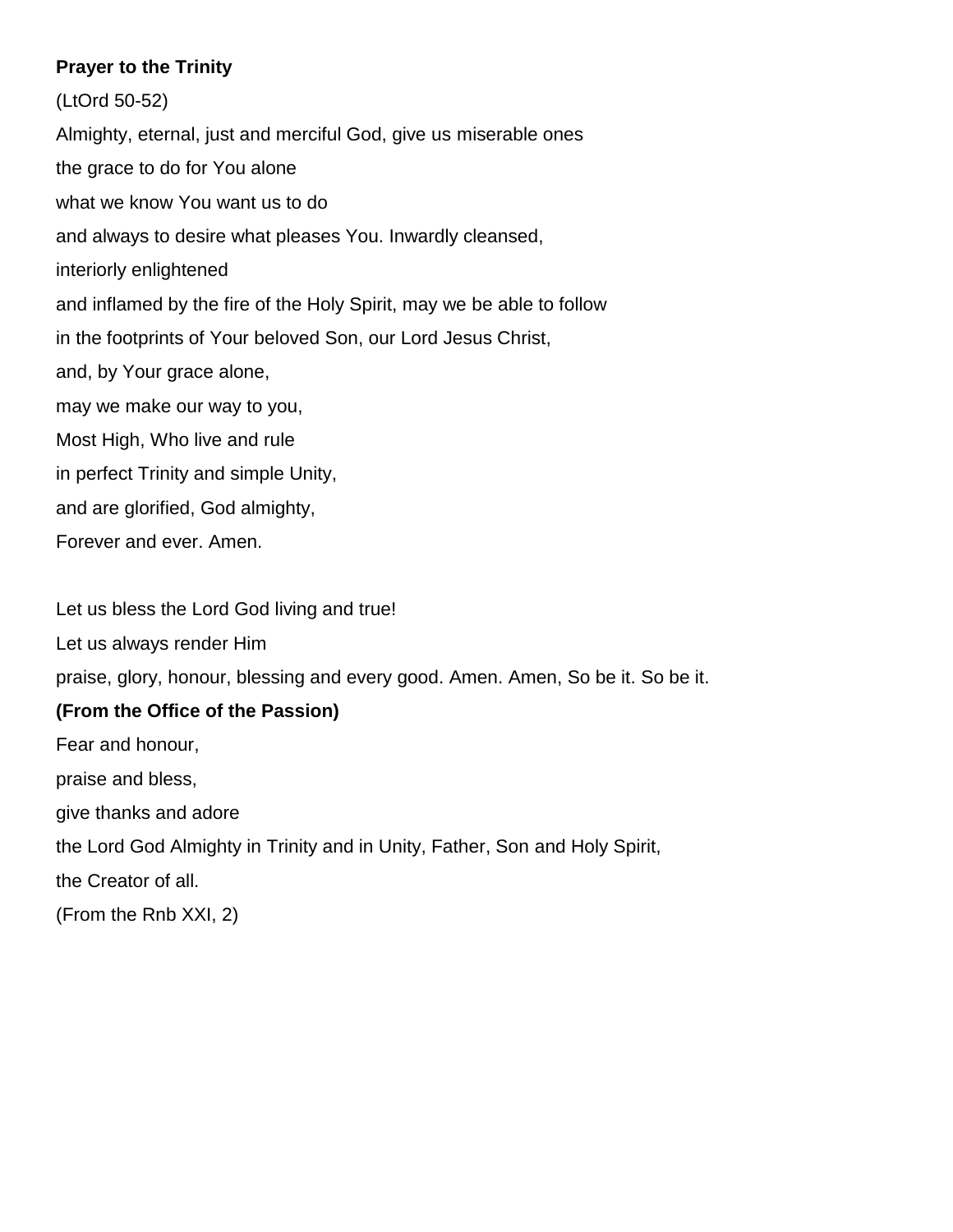# **The Canticle of Creatures**

Most High, all-powerful, good Lord,

Yours are the praises, the glory, and the honour and all blessing.

To You alone, Most High, do they belong

and no human is worthy to mention Your name.

Praised be you, my Lord, with all Your creatures, especially Sir Brother Sun,

who is the day, and through whom You give us light. And he is beautiful and radiant with great splendour; and bears a likeness of You, Most High one.

Praised be You, my Lord, through Sister Moon and the stars,

in heaven You formed them clear and precious and beautiful.

Praised be You, my Lord, through Brother Wind,

And through the air, cloudy and serene, and every kind of weather,

Through whom You give sustenance to Your creatures. Praised be You, my Lord, through Sister water,

who is very useful and humble and precious and chaste. Praised be You, my lord, through Brother fire,

through whom You light the night,

and he is beautiful and playful and robust and strong.

Praised be You, my Lord, through our Sister Mother Earth,

who sustains and governs us,

and who produces various fruit with coloured flowers and herbs.

Praised be You, my Lord, through those who give pardon for Your love,

and bear infirmity and tribulation.

Blessed those who endure in peace,

for by You, Most High, shall they be crowned.

Praised be You, my Lord, through our Sister Bodily Death,

from whom no one living can escape.

Woe to those who die in mortal sin.

Blessed are those whom death will find in Your most holy will,

for the second death shall do them no harm.

Praise and bless my Lord and give Him thanks

and serve Him with great humility.